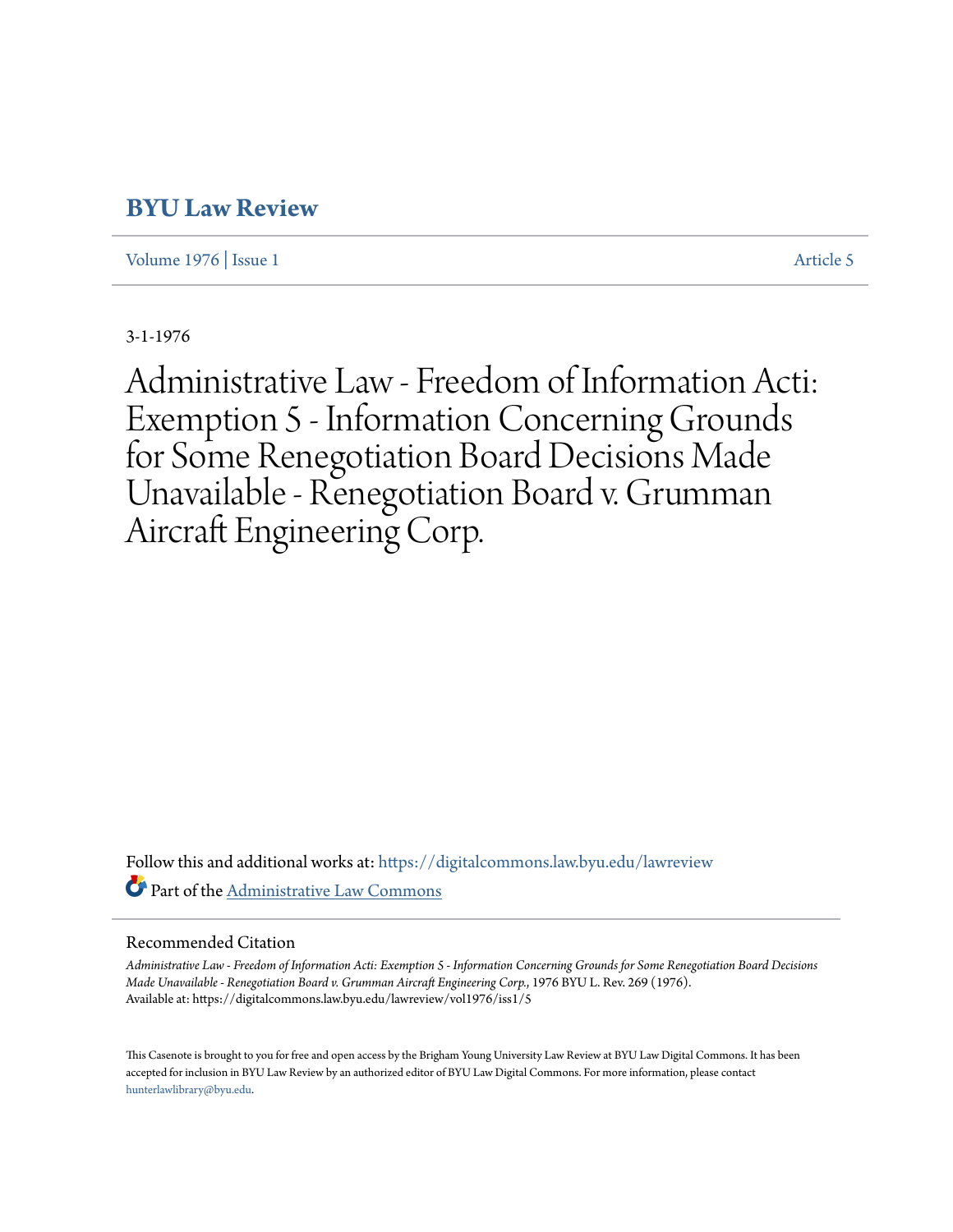# **CASE NOTES**

Administrative Law-FREEDOM OF INFORMATION ACT: EXEMPTION 5-INFORMATION CONCERNING GROUNDS FOR SOME RENEGOTIATION BOARD DECISIONS MADE **UNAVAILABLE-Renegotiation** Board **v.**  Grumman Aircraft Engineering Corp., 421 U.S. 168 (1975).

Pursuant to the Freedom of Information Act (FOIA),' Grumman Aircraft Engineering Corporation commenced an action in federal district court to compel the Renegotiation Board (the Board) to disclose "certain final opinions, orders and identifiable records" related to or issued during renegotiation proceedings conducted to determine whether "excessive profits" had been realized by fourteen companies in their contracts with the Government during the years 1962-1965.<sup>2</sup> The district court denied relief? On appeal, the.Court of Appeals for the District of Columbia reversed and remanded,<sup>4</sup> ordering the requested documents to be made available after deletion of statutorily protected confidential information.<sup>5</sup>

The plaintiff, "not satisfied with the documents so disclosed,"<sup>6</sup> moved in the district court for the disclosure of additional records, namely, Regional Board reports and Division reports. These reports had been written to aid the Board in deciding whether contractors had realized any excessive profits, and if so, to what extent.<sup>7</sup> Although these reports were considered carefully by the Board in making its decisions, it was bound neither by their reasoning nor their conclusions. Further, even when the Board agreed with the recommendation of a report, private parties had no way of determining whether the report's reasoning was adopted.

The district court found both the Regional Board reports and Division reports to be "final opinions" for the purposes of the

or financial information obtained from a person and privileged or confidential."

6. 421 US. at 181.

<sup>1. 5</sup> U.S.C. **9** 552 (1970). The FOIA was enacted in 1966.

<sup>2. 421</sup> U.S. 168, 179 (1975). The plaintiff also sought information concerning its then pending renegotiation before the Board.

<sup>3.</sup> The first district court order was handed down without opinion.

<sup>4.</sup> Grumman Aircraft Eng'r Corp. **v.** Renegotiation Bd., 425 **F.2d** 578 (D.C. Cir. 1970).

<sup>5. 5</sup> U.S.C. **9** 552(b)(4) (1970) exempts from disclosure "trade secrets and commercial

<sup>7.</sup> The Board sought to terminate its cases by agreement, as set out in 50 U.S.C. **9**  1215(a) (1970). Regional Board reports and Division reports were generated only upon the failure of contractors to reach agreements with the Board.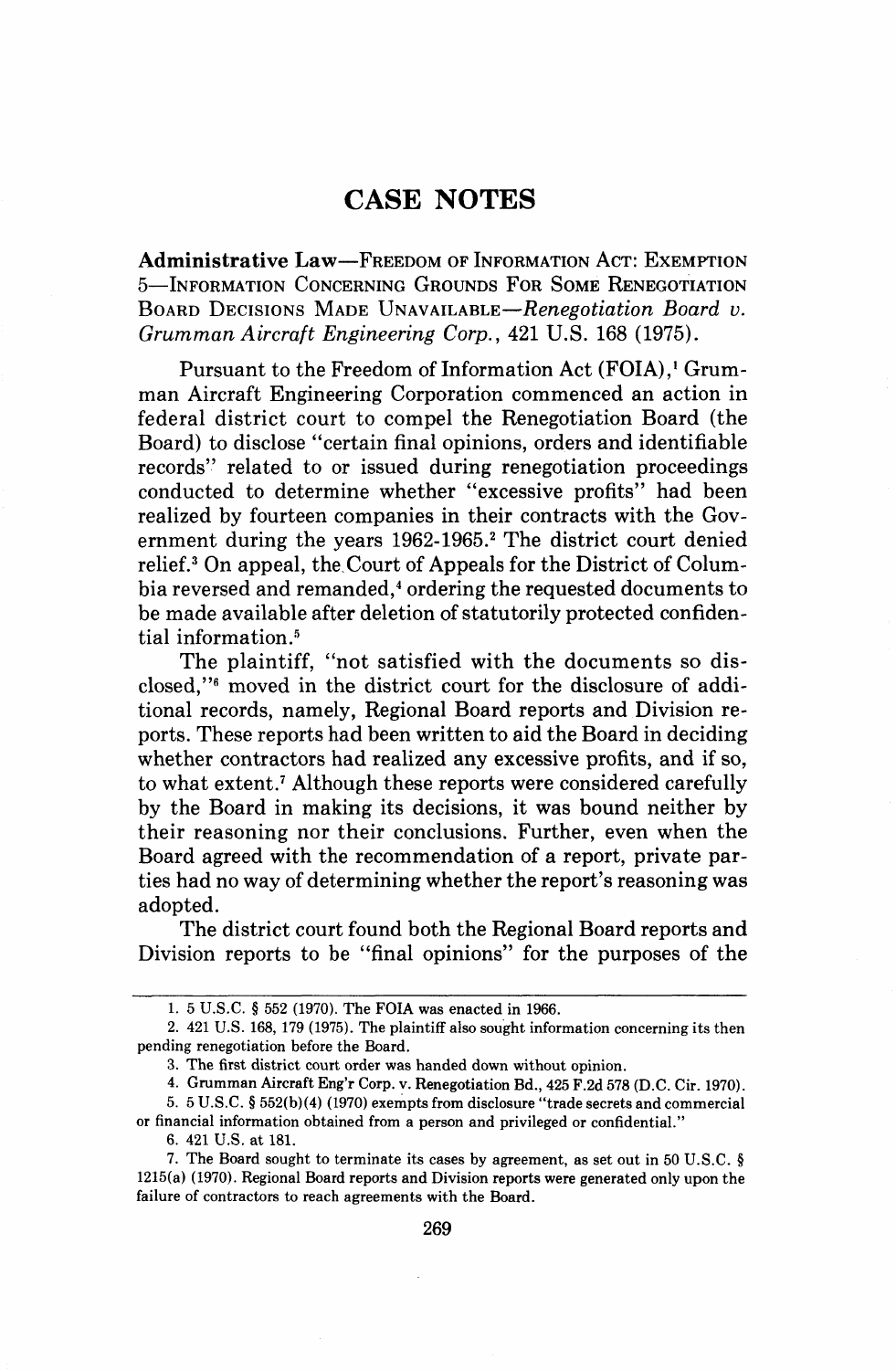FOIA and ordered their disclosure.<sup>8</sup> The Court of Appeals affirmed.<sup>9</sup> The United States Supreme Court reversed,<sup>10</sup> finding both Regional Board reports and Division reports to be precisely the kind of predecisional consultative memoranda exempted from disclosure by exemption 5 of the FOIA.<sup>11</sup>

## I. A BRIEF HISTORY OF EXEMPTION 5 OF THE FOIA

The FOIA was enacted to make certain agency records available to the public.I2 It replaced section **3** of the Administrative Procedure Act (APA),<sup>13</sup> which had been effectively manipulated by administrative agencies to "deny legitimate information to the public."14 Nevertheless, even under the FOIA, the right of the public to agency information is not absolute. Contained in the FOIA are nine exemptions which protect certain kinds of documents from disclosure.<sup>15</sup>

One of these, exemption *5,* allows an agency to withhold memoranda or letters that a party could not obtain from the agency if sought through the discovery process in civil litigation.<sup>16</sup> This exemption has been interpreted to disallow the disclosure of advisory memoranda in the interest of protecting the consultative functions of government." This interpretation is supported by the

9. 482 F.2d 710 (D.C. Cir. 1973).

10. 421 U.S. 168 (1975).

11. Id. at 184. 5 U.S.C. § 552(b)(5) exempts "inter-agency or intra-agency memorandums or letters which would not be available by law to a party other than an agency in litigation with the agency."

12. The language of the FOIA states that "identifiable records" are to be made available to "any person." 5 U.S.C. § 552(a)(3) (1970). This replaced the provision of section 3 of the Administrative Procedure Act limiting disclosure of records to those "properly and directly concerned." Act of June 11, 1946, ch. 324, § 3, 60 Stat. 238.

13. Id.

14. S. REP. NO. 813, 89th Cong., 1st Sess. 3 (1965) [hereinafter cited as S. REP.]. For a discussion of agency abuse of the public information section of the APA see H.R. REP. NO. 1497, 89th Cong., 2d Sess. 6 (1965) [hereinafter cited as H.R. REP.]; Note, The Freedom of Information Act and the Exemption for Intra-agency Memoranda, 86 HARV. L. REV. 1047 n.3 (1973) [hereinafter cited as 86 HARV. L. REV.].

15. 5 U.S.C. **4** 552(b) (1970).

16. See, e.g., H.R. REP. 10, S. REP. 9. The U.S. Supreme Court has narrowly interpreted exemption 5, concluding that "the legislative history of Exemption 5 demonstrates that Congress intended to incorporate generally the recognized rule that 'confidential intra-agency advisory opinions . . . are privileged from inspection.' " EPA **v.** Mink, 410 U.S. 73, 86 (1973) (citations omitted).

17. For a thorough discussion of the privilege within the context of the FOIA see NLRB v. Sears, Roebuck & Co., 421 U.S. 132, 150-54 (1975). For a pre-FOIA discussion of the privilege see Carl Zeiss Stiftung v. V.E.B. Carl Zeiss, Jena, 40 F.R.D. 318, 324-25

<sup>8.</sup> Grumman Aircraft Eng'r Corp. v. Renegotiation Bd., 325 **B.** Supp. 1146 (D.D.C. 1971), aff'd, 482 F.2d 710 (D.C. Cir. 1973), reu'd, 421 U.S. 168 (1975).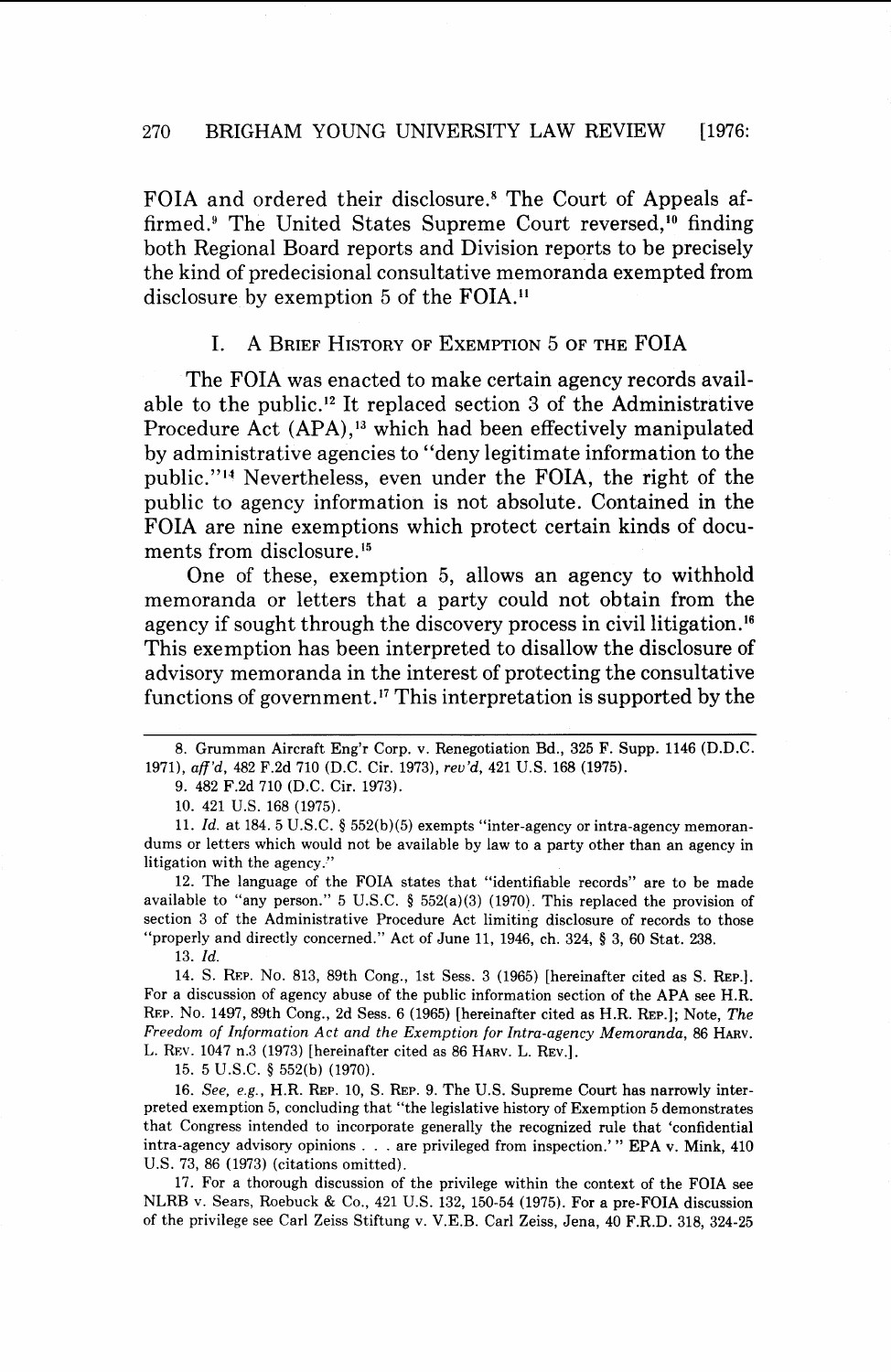notion that government decisions are best made in an open, frank atmosphere where opinions may be freely rendered without fear of premature public criticism.<sup>18</sup>

The advisory opinion privilege of exemption **5** is limited, however, by the well accepted rule that agencies ought to make public the *general* policies applied in dealing with private parties, thereby eliminating the possibility that a body of "secret" agency law could be created.<sup>19</sup> This rule is manifest in affirmative provisions of the FOIA requiring disclosure of "final opinions," and "statements of policy and interpretations which have been adopted by an agency."20 Several policy objectives underlie this rule that general agency law must be made public. One is to "prevent a citizen from losing a controversy with an agency because of some obscure and hidden order or opinion which the agency knows about but which has been unavailable to the citizen simply because he had no way to discover it."<sup>21</sup> Another objective of disclosure is to encourage agency responsibility and accountability.<sup>22</sup> In any event, because of the existence of the general rule, exemption 5 protects only memoranda that are merely advisory; other writings which provide official explanations for agency deci-

19. In speaking of the broad purpose of the FOIA, one authority has concluded: "The governing principle, which I think is without exception, is that secret law is forbidden." K. DAVIS, ADMINISTRATIVE LAW TREATISE § 3A.21, at 159 (Supp. 1970). See generally Davis, The Information Act: A Preliminary Analysis, 34 U. CHI. L. REV. 761, 797 (1967).

20. 5 U.S.C. **4** 552(a)(2)(A), **(B)** (1970). It is theoretically possible that a conflict could arise between these disclosure requirements and exemption 5 since affirmative disclosure provisions of the FOIA do not apply to material exempted by 5 U.S.C. **5** 552(b). However, the U.S. Supreme Court has concluded that "Exemption 5 does not apply to any document which falls within the meaning of the phrase 'final opinion . . . made in the adjudication of cases.' " NLRB v. Sears, Roebuck & Co., 421 U.S. at 148. That is to say, final opinions and memoranda protected by exemption 5 form mutually exclusive categories. The reason for this conclusion is that final opinions constitute agency law which must be made public and therefore cannot fall under the protective cloak of exemption 5. Similarly, the Court would likely find that no statement of policy or interpretation adopted by an agency could be classified as advisory. See 86 HARV. L. REV. 1059; Note, The Freedom of Information Act: A Seven-year Assessment, 74 COLUM. L. REV. 895, 936- 37 (1974).

21. S. REP. 7. This statement was made concerning the requirement in the FOIA that agencies index orders and opinions. Though it did not refer specifically to secret law, it does provide reasons for eliminating such law. Compelling agencies to index opinions and orders is itself an attempt to prevent the formation of a secret body of law.

22. See 86 HARV. L. REV. 1059. See generally K. DAVIS, supra note 19, at **5** 3A.11.

<sup>(</sup>D.D.C. 1966), aff'd per curium sub nom. V.E.B. Carl Zeiss, Jena v. Clark, 384 F.2d 979 (D.C. Cir.), cert. denied, 389 U.S. 952 (1967).

<sup>18.</sup> H.R. REP. 10, S. REP. 9. See also 86 HARV. L. REV. 1049; Katz, The Games Bureaucrats Play: Hide and Seek Under the Freedom of Information Act, 48 TEXAS L. REV. 1261, 1275-76 (1970).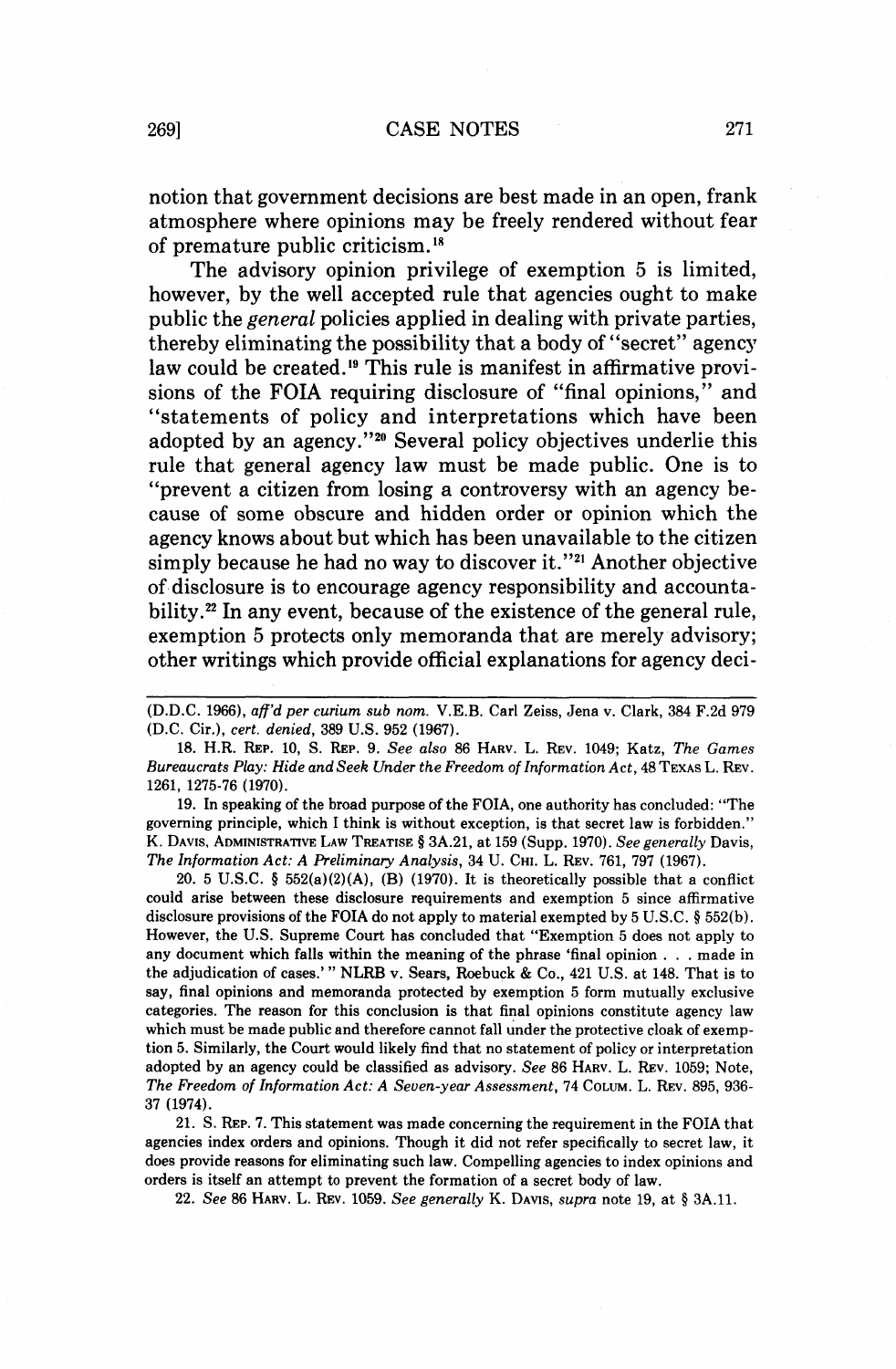sions are beyond the scope of the exemption and must be disclosed.23

It is clear that memoranda labeled "final opinions" by agencies provide official explanations for agency decisions and are not protected from disclosure by exemption *5.* Difficulty in determining whether disclosure is in order arises when a memorandum initially serves an advisory function but is then adopted, or appears to be adopted, by an agency as the official explanation for a decision. The first important case dealing with this problem was American Mail Line, Ltd. v. Gulick, $24$  where disclosure of a memorandum was ordered because it had been cited by an agency as the sole basis for a decision.<sup>25</sup> Gulick was particularly significant in its demonstration that an otherwise privileged memorandum would lose its protected status if its reasoning were adopted by an agency. Nevertheless, agencies can easily avoid disclosure of advisory opinions under the rule of Gulick simply by not citing them as bases for decisions.

This "loophole" was partially eliminated in Sterling Drug v.  $FTC<sup>26</sup>$  which reinforced Gulick and also indicated that any memoranda issued by an agency that announce or explain its decisions must be disclosed, whether labeled by the agency as final opinions or not.<sup>27</sup> The rule of Sterling Drug was expanded in  $NLRB$  v. Sears, Roebuck & Co.,<sup>28</sup> a companion case to the instant case. In Sears, private parties sought disclosure of memoranda issued by the NLRB's Office of General Counsel to announce and explain that office's decisions not to file charges with the NLRB. The United States Supreme Court held that because these memoranda explained decisions dispositive of adjudication they were final opinions for the purposes of the FOIA and were required to be disclosed.<sup>29</sup> Thus, memoranda issued by an authority with final decision-making power within an agency were added to those which could not seek shelter under exemption *5.* 

Gulick, Sterling Drug, and Sears are examples of attempts by the courts to prevent agencies from invoking exemption *5* with

<sup>23.</sup> NLRB v. Sears, Roebuck & Co., 421 U.S. 132, 150 (1975).

<sup>24. 411</sup> F.2d 696 (D.C. Cir. 1969).

<sup>25.</sup> *Id.* at 703. "We do not feel that appellee should be required to operate in a fishbowl; but by the same token we do not feel that appellants should be required to operate in a darkroom." *Id.* 

<sup>26. 450</sup> F.2d 698 (D.C. Cir. 1971).

<sup>27.</sup> *Id.* at 708.

<sup>28. 421</sup> U.S. 132 (1975).

<sup>29.</sup> *Id.* at 150.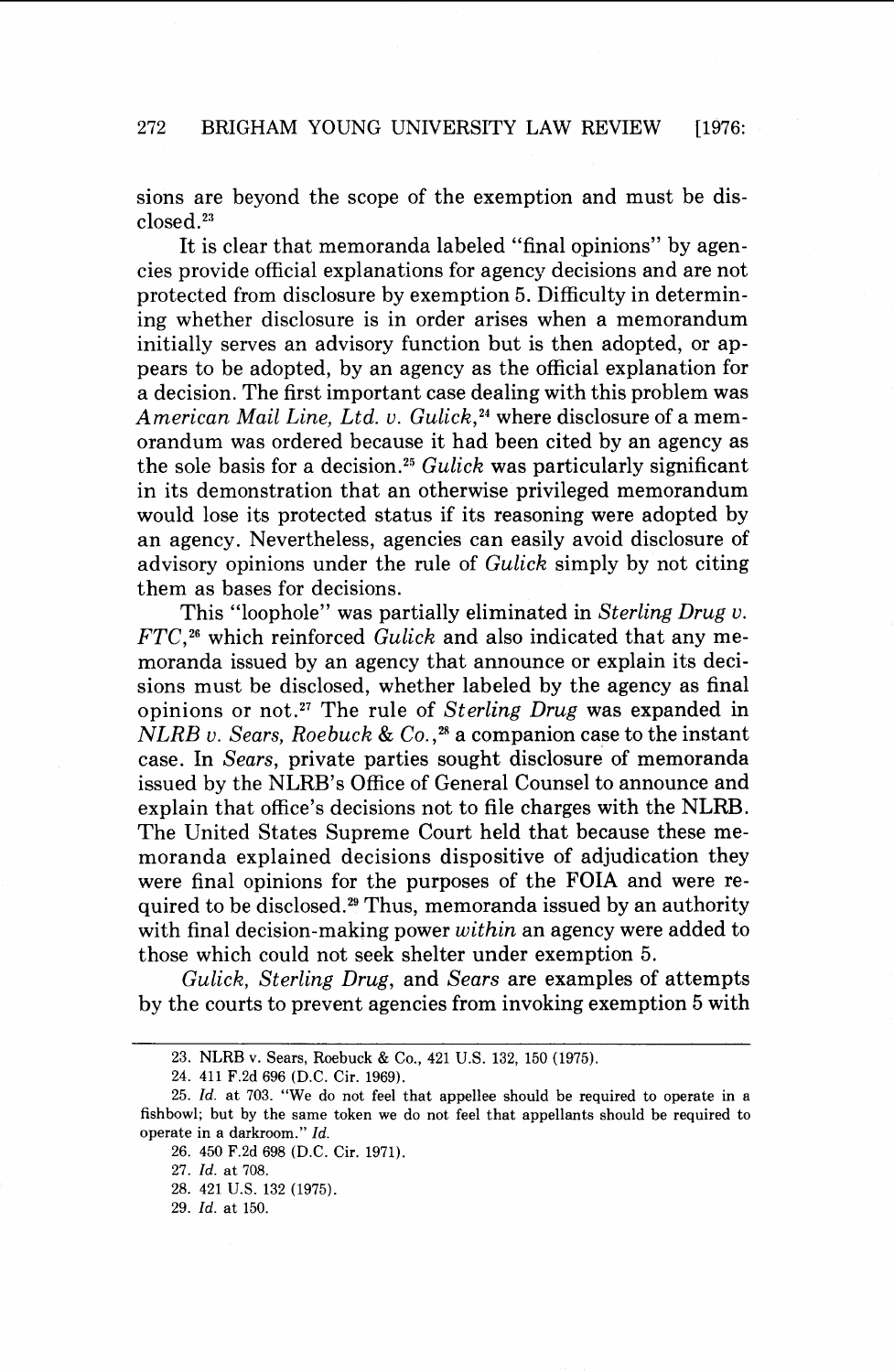a claim that documents containing policy statements are merely predecisional consultative memoranda. The courts have been cautious, however, not to require disclosure of advisory memoranda unless they clearly contain the reasons for final agency decisions. In Sterling Drug, for example, disclosure of certain memoranda was denied because they "[did] not necessarily contain a full and accurate account of the grounds for . . . deci-  $\sin N^{30}$  In Fisher v. Renegotiation Board,<sup>31</sup> the District of Columbia Court of Appeals, in rejecting a request for disclosure of consultative memoranda concerned with an announced Board decision, stated, "Exemption 5 applies according to the character of the memoranda, and not according to their chronological position in the decision-making process of which they might have been a part."32 These two cases, and others, thus distinguish between memoranda that are merely advisory and those that serve to explain agency decisions; in making the distinction, the cases focus on whether the memoranda at issue have in fact been adopted by an agency. Before disclosure of disputed memoranda will be ordered, the fact that they express agency policy must be certain. Nevertheless, although the courts have made some attempt to articulate rules that would allow findings that memoranda have been adopted as agency policy without agency statements to that effect,<sup>33</sup> no court has yet made a determination that a memorandum provides the basis for an ultimate decision without some indication of that fact by the authority with final decisionmaking power.

#### **II. INSTANT CASE**

The Court found the critical issue in the instant case to be whether Regional Board reports and Division reports were "predecisional memoranda prepared in order to assist a decisionmaker in arriving at his decision, which are exempt from disclosure," or "postdecisional memoranda setting forth the reasons for an agency decision already made, which are not."<sup>34</sup> Neither Divisions of the Board nor Regional Boards had any final decisionmaking power. Regional Board reports and Division reports were prepared prior to decisions and used in the consultative process.

**<sup>30. 450</sup> F.2d at 708.** 

**<sup>31. 473</sup> F.2d 109 (D.C. Cir. 1972).** 

**<sup>32.</sup> Id. at 115.** 

**<sup>33.</sup> See notes 24-29 and accompanying text supra.** 

**<sup>34. 421</sup> U.S. at 184.**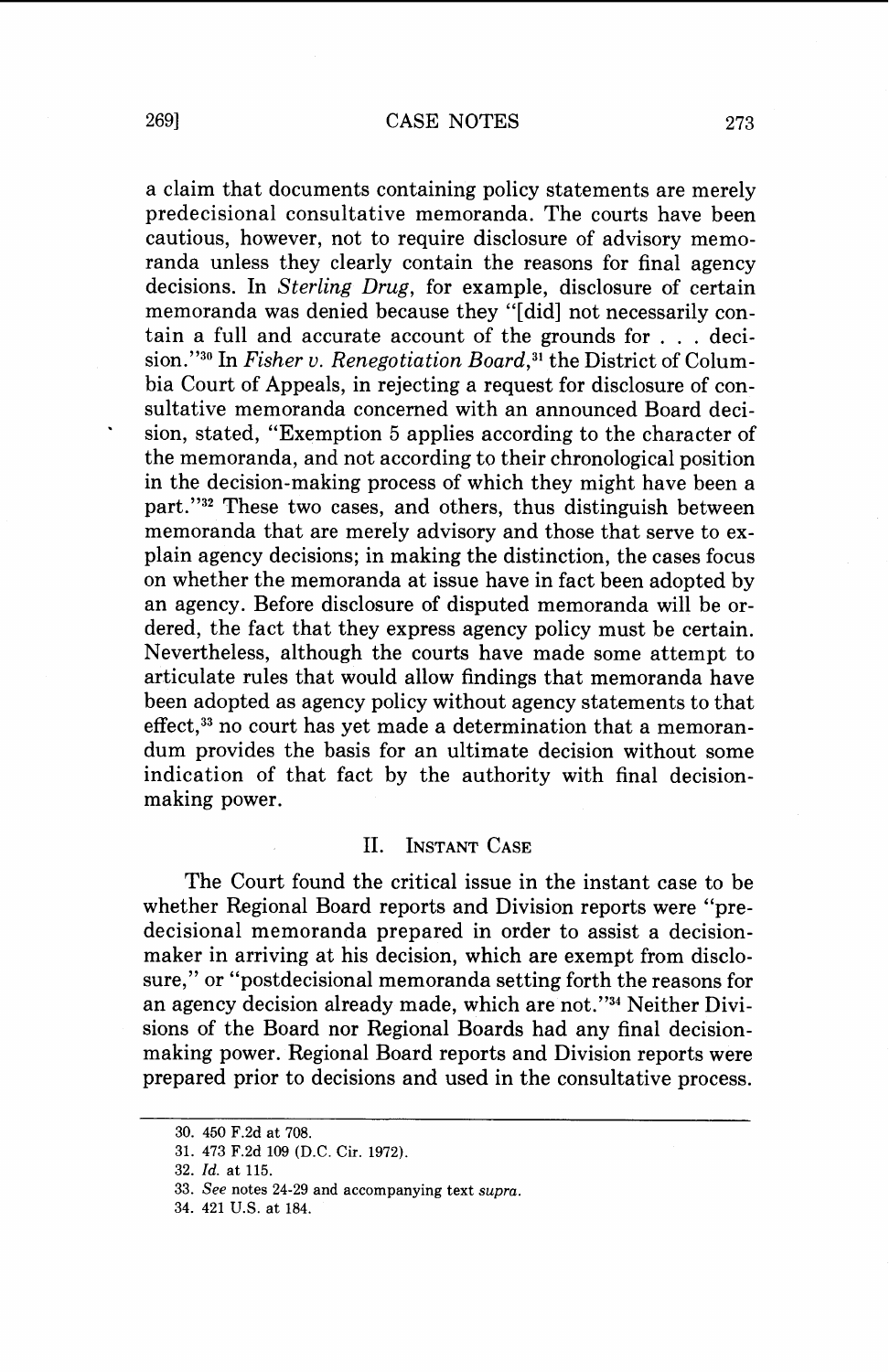There was no evidence that the reasoning of the Regional Board reports or Division reports was adopted, although their conclusions might have been. For these reasons, the Court held that Regional Board reports and Division reports were not final opinions that would have to be disclosed; rather, they constituted predecisional consultative memoranda protected by exemption  $535$ 

In reaching its holding, the Court considered and rejected several arguments advanced by the plaintiff, including the argument that the status of Regional Boards was analogous to that of federal district courts which issue opinions subject to review by circuit courts of appeal; opinions of Regional Boards, therefore, like those of district courts, should be made public. In rejecting this argument, the court indicated that whereas the decision of a district court has operative effect independent of appellate court review, the recommendation of a Regional Board has no operative effect independent of full Board consideration. Regional Board reports, unlike district court opinions, are therefore advisory and thus exempt from disclosure. $36$ 

The Court also rejected the plaintiff's argument that Regional Boards are agencies for the purposes of the FOIA and that, as the final products of agencies, Regional Board reports are subject to disclosure. Whether Regional Boards are agencies or not, the Court found that exemption 5 applies to Regional Board reports. Exemption **5** does not distinguish between intra-agency and inter-agency memoranda.<sup>37</sup> In either case, the Court decided that memoranda such as Regional Board reports, which express the advisory opinions of a body with no final decision-making power, are protected by exemption  $5.^{38}$ 

Finally, the Court rejected plaintiff's argument that, because those who prepare Division reports are members of the full Board, Division reports are not exempt from disclosure.<sup>39</sup> The Court noted that neither the reasoning nor the recommendations of Division reports are binding on the full Board and recognized the possibility that drafters of Division reports might change their minds after full Board discussion. The consultative function and non-binding effect of Division reports therefore brought them within the scope of exemption 5.

**<sup>35.</sup>** *Id.* **at 186, 189.** 

**<sup>36.</sup>** *Id.* **at 186.** 

**<sup>37.</sup>** See **note 11 supra.** 

**<sup>38. 421</sup>** US. **at 187.** 

**<sup>39.</sup>** *Id.* **at 189-90.**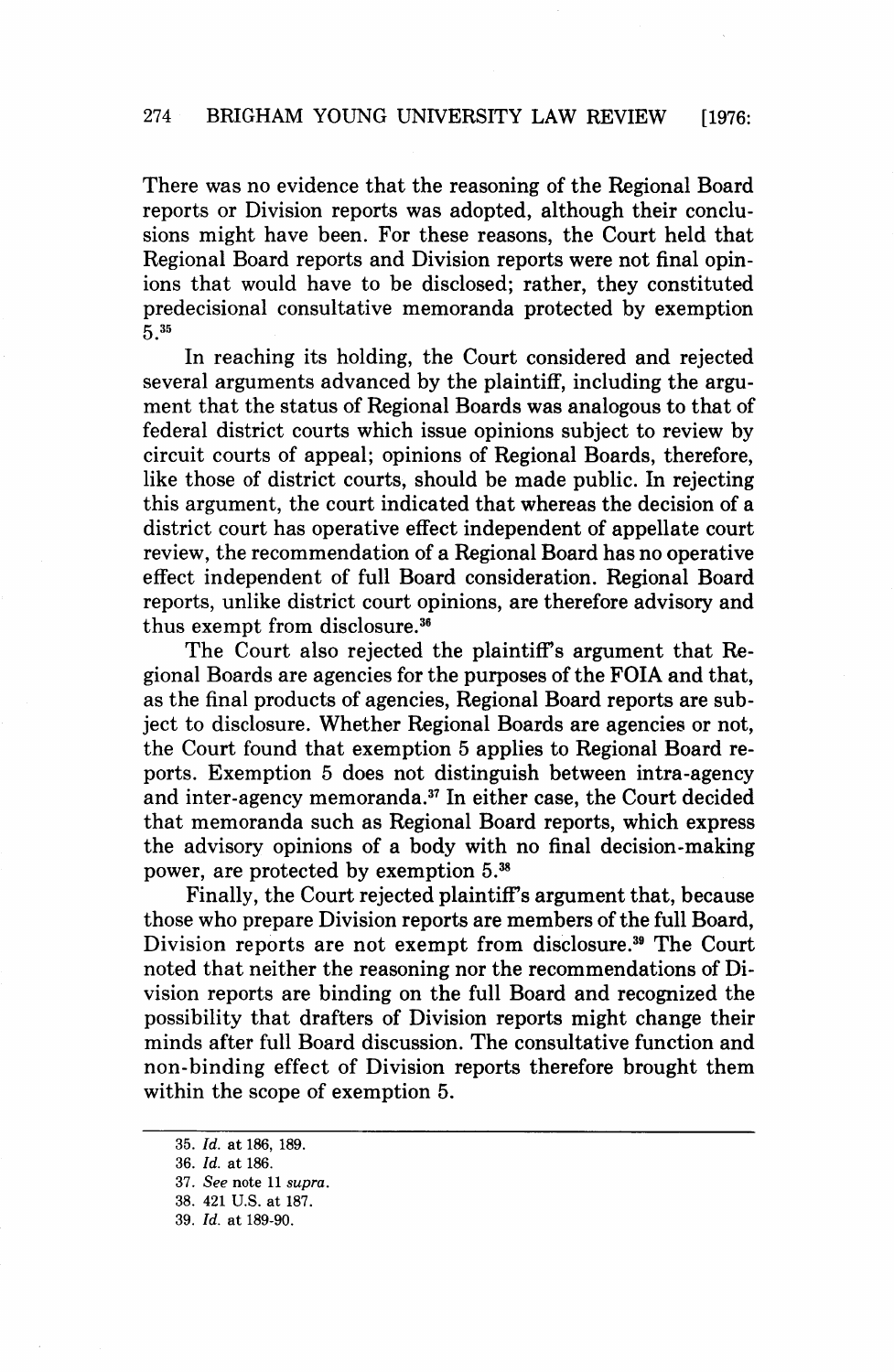#### III. **ANALYSIS**

# *A. Dependence on Voluntary Agency Disclosure*

The instant case demonstrates the impossibility of the courts framing a rule that will identify, absent clear indications by agency decision makers, all memoranda containing official explanations for agency decisions. The holding that the reports at issue in the instant case should not be disclosed was based on the Court's determination that "the evidence utterly fails to support the conclusion that the reasoning in the Reports is adopted by the Board as its reasoning, even when it agrees with the conclusion of a Report . . . ."40 AS a practical matter, evidence of an agency's reasons for a decision can only come from the agency itself. Not surprisingly, the Board's failure or refusal to indicate that the reports at issue contained official explanations for its decisions resulted in the Court's conclusion that the evidence was insufficient to require disclosure. Clearly, in any similar case, only indications from a decision maker will constitute adequate evidence of reasons for decisions.

As a consequence of the courts' inability to identify, without the aid of decision makers, memoranda that contain explanations for agency decisions, some memoranda that ought to be disclosed as final opinions under the FOIA will likely remain sheltered from public scrutiny. For example, assume that only advisory memoranda are written by an agency during its adjudicative proceedings but that some of these memoranda contain official explanations for decisions. Under the FOIA, the public would be entitled to examine memoranda in the latter class.41 Nevertheless, because of judicial inability to frame a rule which will identify such memoranda without indications of their nature by agencies, these memoranda will not be made public unless the agency voluntarily indicates that they express official policy. Thus, when dealing with agencies such as the Renegotiation Board, which are not usually required to provide final opinions for their decisions,<sup>42</sup> the

<sup>40.</sup> Id. at 184.

<sup>41.</sup> See notes 20 & 23 and accompanying text *supra.* 

<sup>42.</sup> The Board is required to supply opinions only when requested by contractors: Whenever the Board makes a determination with respect to the amount of excessive profits, and such determination is made by order, it shall, at the request of the contractor or subcontractor, as the case may be, prepare and furnish such contractor with a statement of such determination, of the facts used as a basis therefore, and of its reasons for such determination.

<sup>50</sup> U.S.C. \$ 1215(a) (1970).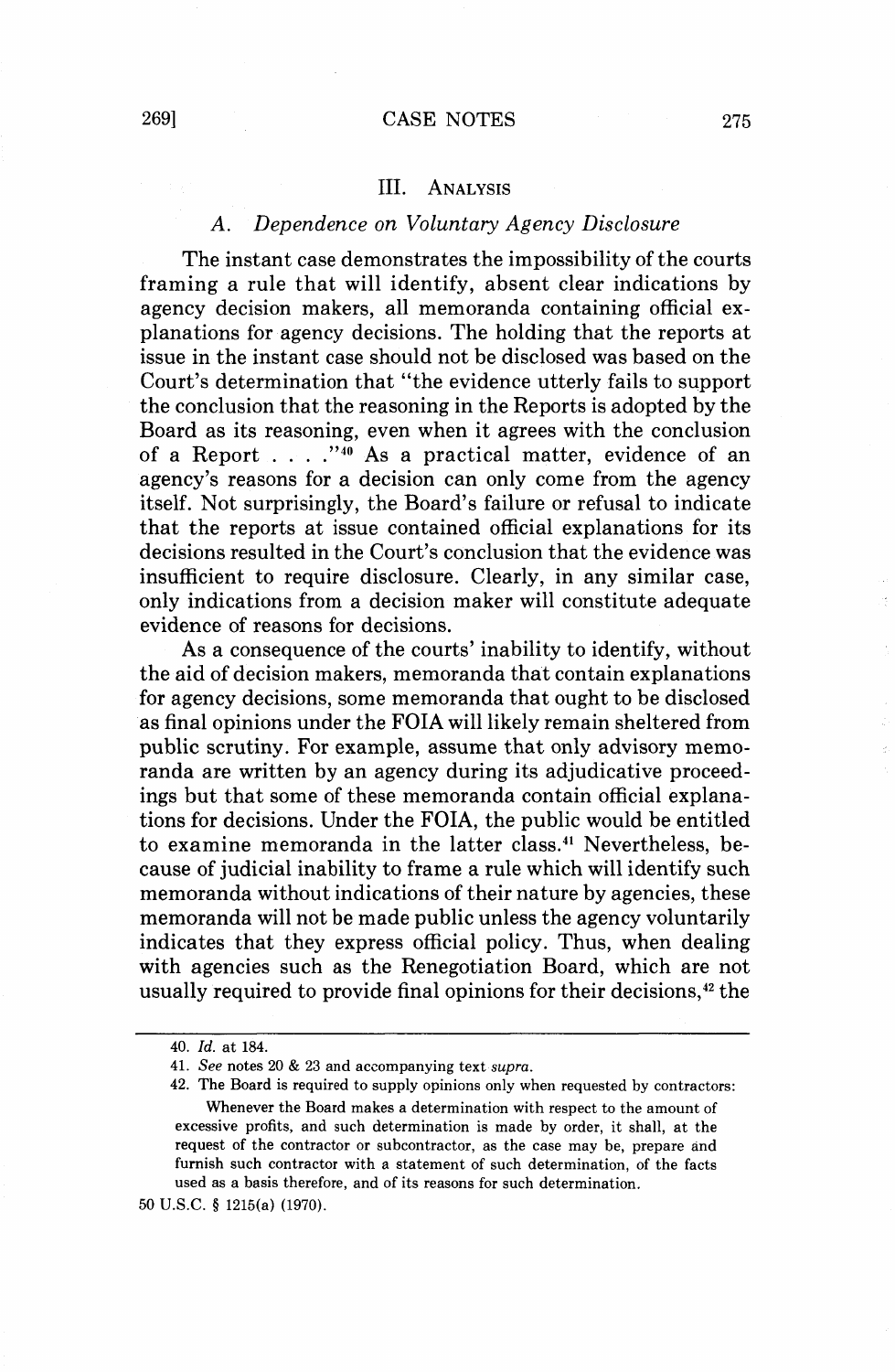# 276 BRIGHAM YOUNG UNIVERSITY LAW REVIEW [1976:

public is dependent on agency sensitivity to public information needs and on agency inclination to voluntarily satisfy those needs.43

# *B. Agency Regulations as a Possible Solution*

Promulgation of amendments to regulations governing the Renegotiation Board to require more information is a possible means of eliminating dependence on voluntary production of information by the Board. Indeed, during the course of the pre-Supreme Court litigation in the instant case, the Board amended its regulations "in an endeavor to provide contractors and the public with more information regarding the basis for findings and determinations in renegotiation proceedings."<sup>44</sup> Opinions are now routinely written to provide explanations for most orders issued by the Board or by Regional Boards in exercise of their delegated authority.<sup>45</sup>

Despite the well-intentioned efforts of the Board, however, the regulatory solution in general and the new regulations in particular are inadequate. First, the new regulations allow the Board not to provide opinions in certain circumstances.<sup>46</sup> Consequently, all Board decisions will not be explained. Second, the Renegotiation Act, pursuant to which regulations governing the Board are promulgated, requires opinions only when requested by contractors.<sup>47</sup> Therefore, regulations promulgated pursuant to the Act need only require opinions when requested by contractors. Hence, the circumstances in which opinions will not be written under the new regulations may expand to include all those where no requests for opinions are made by contractors. Were this to

46. 32 C.F.R. **4** 1475.2 (1975) allows the Board to waive or modify opinion-writing procedures when the contractor fails to file a Standard Form of Contractor's Report or other necessary information requested by the Renegotiation Board or a Regional Board, or "if the interests of the Government otherwise so require."

47. 50 U.S.C. **4** 1215(a) (1970). See note 42 supra.

<sup>43. &</sup>quot;It is important to remember that the FOIA is a unique statute, since its spirit encourages government officials to display an 'obedience to the unenforceable.' " Nader, Freedom from Information: The Act and the Agencies, 5 HARV. CIV. RIGHTS-CIV. LIB. L. REV. 1, 2 (1970).

<sup>44. 19</sup> RENEGOTIATION BD. ANN. REP. 6 (1974) [hereinafter cited as BD. REP.].

<sup>45. 32</sup> C.F.R. **4** 1472.3(k)(4)(iii) (1975) provides for a Proposed Opinion to accompany the Regional Board's notice of finding excessive profits. 32 C.F.R. **4** 1472.3(b) (1975) provides that Regional Boards will issue contractors Regional Board Opinions in cases where the Regional Board makes a recommendation to the Renegotiation Board. 32 C.F.R. § 1475.4 (1975) requires the Board to furnish contractors with Final Opinions upon issuance of unilateral orders. Additional regulations describe other circumstances under which opinions are to be issued.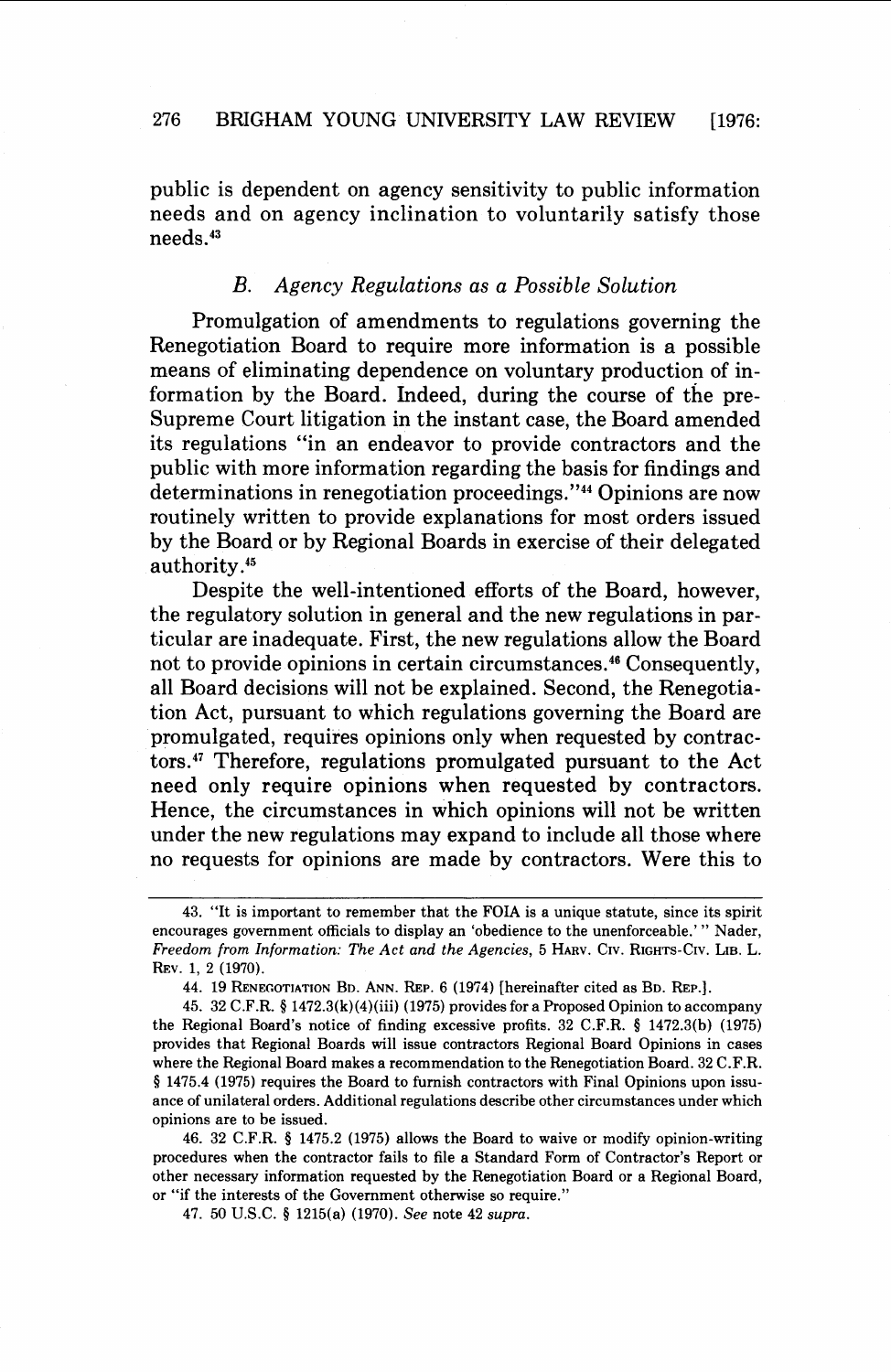2691 **CASE** NOTES **277** 

occur, the Board would prepare opinions with no more frequency than it did prior to the new regulations. Third, and this is perhaps the gravest deficiency in the regulatory solution, the Board may again amend its regulations to meet only the barest demands of the Renegotiation Act.<sup>48</sup> In short, promulgation of regulations alone is likely to prove inadequate as a means of providing information needed by the public.

#### *C. The Statutory Solution*

Statutory amendment will remedy the current information problem. There simply is no legal way of circumventing a statute that unambiguously requires opinions to be written in all cases. Nevertheless, before imposing such a statute on the Renegotiation Board (or any other agency), two determinations must be made. First, it must be found that the cost of requiring opinions in all cases is justifiable. Second, it must be decided which statute can most appropriately be amended to require opinion writing.

## 1. *Measuring the costs and benefits of written opinions*

The nature of Board proceedings makes information concerning excessive profits determinations important to the public. Renegotiation proceedings can correctly be termed negotiations only when contractors agree with the Board; otherwise the Board unilaterally issues orders to return excessive profits.49 These orders are based on six vague statutory guidelines." Without a

<sup>48.</sup> The Board, in its enlightened self-interest, may have decided that enacting its own opinion writing regulations would be an effective method of forestalling any move by the Congress to impose strict procedural requirements upon it. But the Board may just as easily eliminate that provision, leaving contractors in their undesireable pre-regulation position.

<sup>49.</sup> **K.** DAVIS, ADMINISTRATIVE LAW TEXT, **8** 16.09, at 339 (3d ed. 1972).

<sup>50. 50</sup> U.S.C. App. § 1213(e) (1970) provides in part:

In determining excessive profits favorable recognition must be given to the efficiency of the contractor or subcontractor, with particular regard to attainment of quantity and quality production, reduction of costs, and economy in the use of materials, facilities, and manpower; and in addition, there shall be taken into consideration the following factors:

<sup>(1)</sup> Reasonableness of costs and profits, with particular regard to volume of production, normal earnings, and comparison of war and peacetime products;

<sup>(2)</sup> The net worth, with particular regard to the amount and source of public and private capital employed;

<sup>(3)</sup> Extent of risk assumed, including the risk incident to reasonable pricing policies;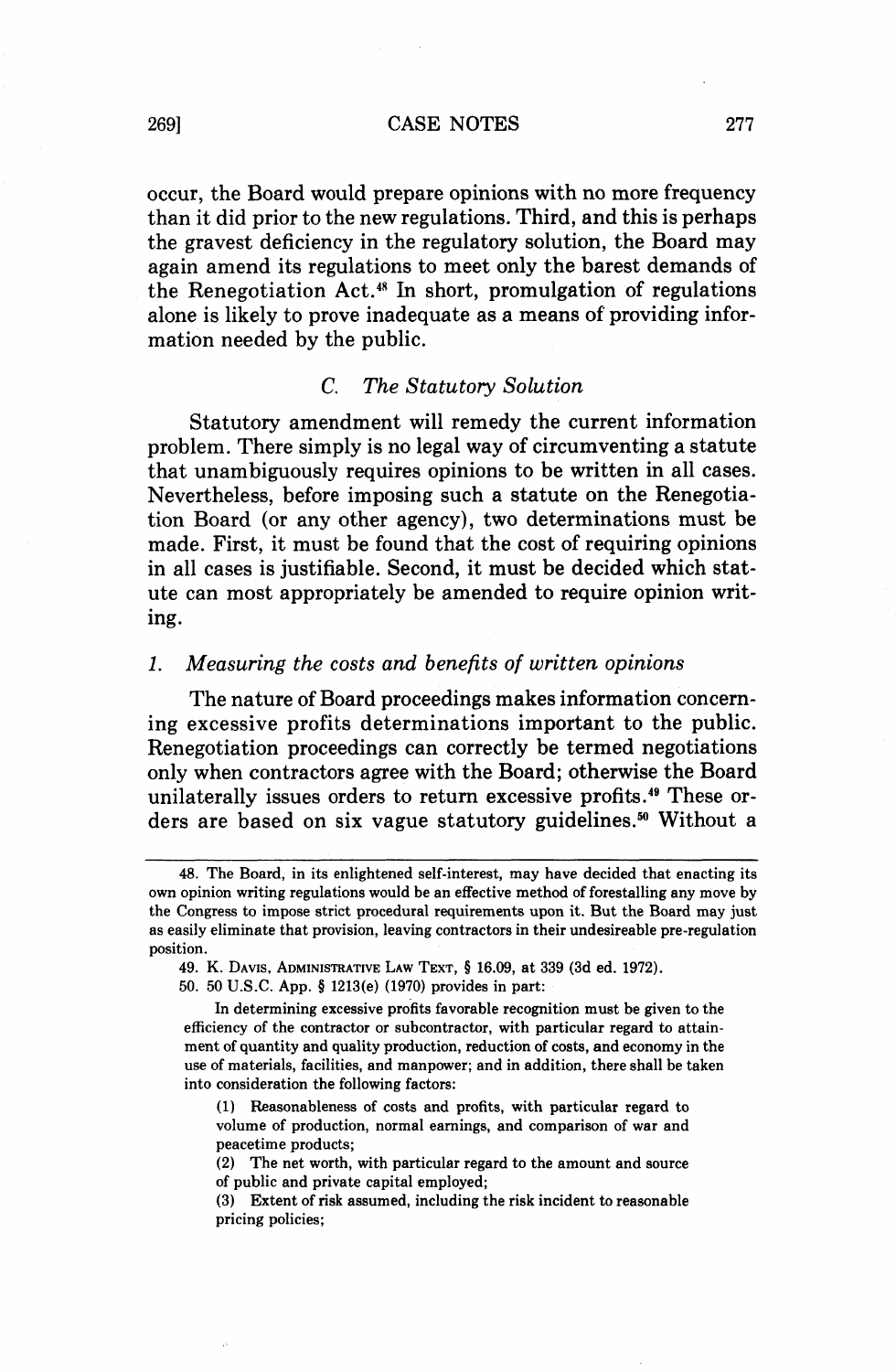collection of opinions applying and interpreting those guidelines, contractors are at a serious negotiating disadvantage. They cannot argue based on precedent, and thus are somewhat at the mercy of the Board's ad hoc determinations. Although contractors are protected by the right of de novo trial in the Court of Claims,<sup>51</sup> such protection does not justify a lack of procedural fairness in agency adjudicative proceedings. Finally, without adequate information concerning grounds for Board decisions, contractors are confronted with exactly the kind of situation the FOIA was designed to eliminate, one in which citizens are unsure of the grounds for government action that may be taken against them.52

Explanations of all prior Board orders will provide more certainty concerning the Board's grounds for decisions, and thereby help increase the fairness of the renegotiation process. First, the resultant case law will impose increased pressure on the Board to be consistent in its rulings.<sup>53</sup> Confronted with case law, the Board will arguably be more hesitant to deviate from prior decisions without compelling reasons. Second, contractors, able to rely on explanations of prior decisions, will be in a more equal bargaining position, since the Board will have less opportunity to be arbitrary. Third, explanations will provide more rational bases for the decisions of contractors either to accept excessive profits determinations or to seek review in the Court of Claims.54 Contractors therefore will be more likely to seek review when Board decisions seem erroneous or interpret uncertain points of law. They will likewise be less likely to make futile appeals.

In view of the public's need for the information that explanations would provide, the cost of producing them is not great.

51. 50 U.S.C. App. **4** 1218 (Supp. IV, 1974), *amending* 50 U.S.C. App. **4** 1218 (1970) (which had provided for review by the Tax Court).

52. *See* note 21 and accompanying text *supra. See* also Renegotiation Bd. v. Bannercraft Clothing Co., Inc., 415 U.S. 1, 33 (Douglas, J. dissenting).

53. *See* note 22 and accompanying text *supra.* 

54. *See* 415 U.S. at 33.

<sup>(4)</sup> Nature and extent of contribution to the defense effort, including inventive and developmental contribution and cooperation with the Government and other contractors in supplying technical assistance; (5) Character of business, including source and nature of materials, complexity of manufacturing technique, character and extent of subcontracting, and rate of turn-over;

<sup>(6)</sup> Such other factors the consideration of which the public interest and fair and equitable dealing may require, which factors shall be published in the regulations of the Board from time to time as adopted.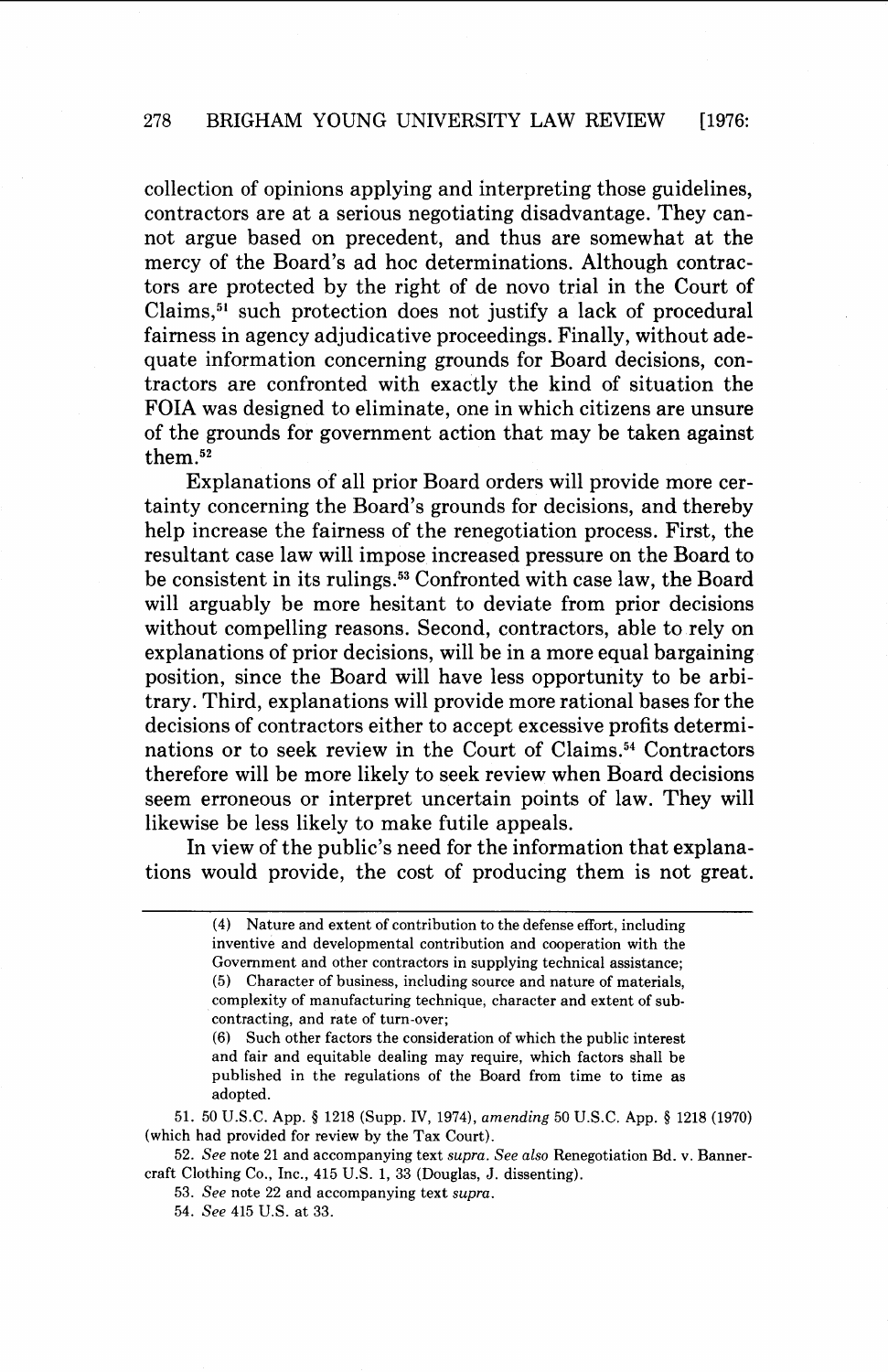2691 **CASE** NOTES **279** 

During fiscal year 1974 the Board made 153 excessive profits determinations, totalling \$70,207,586.<sup>55</sup> It incurred expenses of \$4,684,204.<sup>56</sup> The cost of 153 opinions would seem to be justifiable in view of the overall expenses of the Board, the amount of money it recovers, and the importance of the public's interest in providing explanations to contractors for excessive profits determinations.

### *2. Amending the appropriate statute*

Three statutes are relevant to the production of information by the Renegotiation Board-the FOIA, the APA, and the Renegotiation Act. In considering the functions of these statutes, it is clear that the simplest way of imposing an opinion-writing requirement on the Board is to amend the Renegotiation Act. The FOIA cannot as appropriately be amended, since its purpose is not to require opinions to be written, but to require disclosure of those that are written.<sup>57</sup> The APA is likewise not a desirable vehicle for the change, since the Board is exempted from its opinionwriting provisions.<sup>58</sup> Even without the exemption, however, the APA would not apply to the Board because that statute does not require opinions to explain decisions which result from informal adjudicative proceedings such as those employed by the Board.<sup>59</sup> Therefore, the only way to correct the information deficiency pointed out by the instant case, without at the same time altering the Board's adjudicative procedures, $60$  is to add a provision to the

58. 50 U.S.C. App. § 1221 (1970).

59. The opinion-writing section of the APA, 5 U.S.C. § 557, does not apply to agency decisions, such as those made by the Board, which are not required by statute to be reached after agency hearings and are subject to de novo review.  $5 \text{ U.S.C.}$   $§$   $554(a)$  (1970).

60. If the Board were to adopt formal adjudicative proceedings and the exemption from the opinion-writing provisions of the APA did not exist, the Board would be required under the APA to write opinions. Changing the Board's procedures does not appear to be a likely possibility at the present time, however, as the following colloquy between Congressman Corman and Board Chairman Whitehead during hearings concerning extension of the Renegotiation Act demonstrates:

Mr. Corman: How would you feel about a statutory requirement that [a contractor] be given due process at some point in this procedure?

Mr. Whitehead: I wouldn't be in favor of getting involved at this late date in the administrative procedures process. I think perhaps if that had been wise initially or when the 1951 act was created, established, and enacted, it would have been given some serious consideration, and it no doubt was. The legislative history would probably prove this. At this particular time it would increase our

<sup>55.</sup> BD. **REP.** 11.

<sup>56.</sup> Id. at 18.

<sup>57. 421</sup> U.S. at 191.